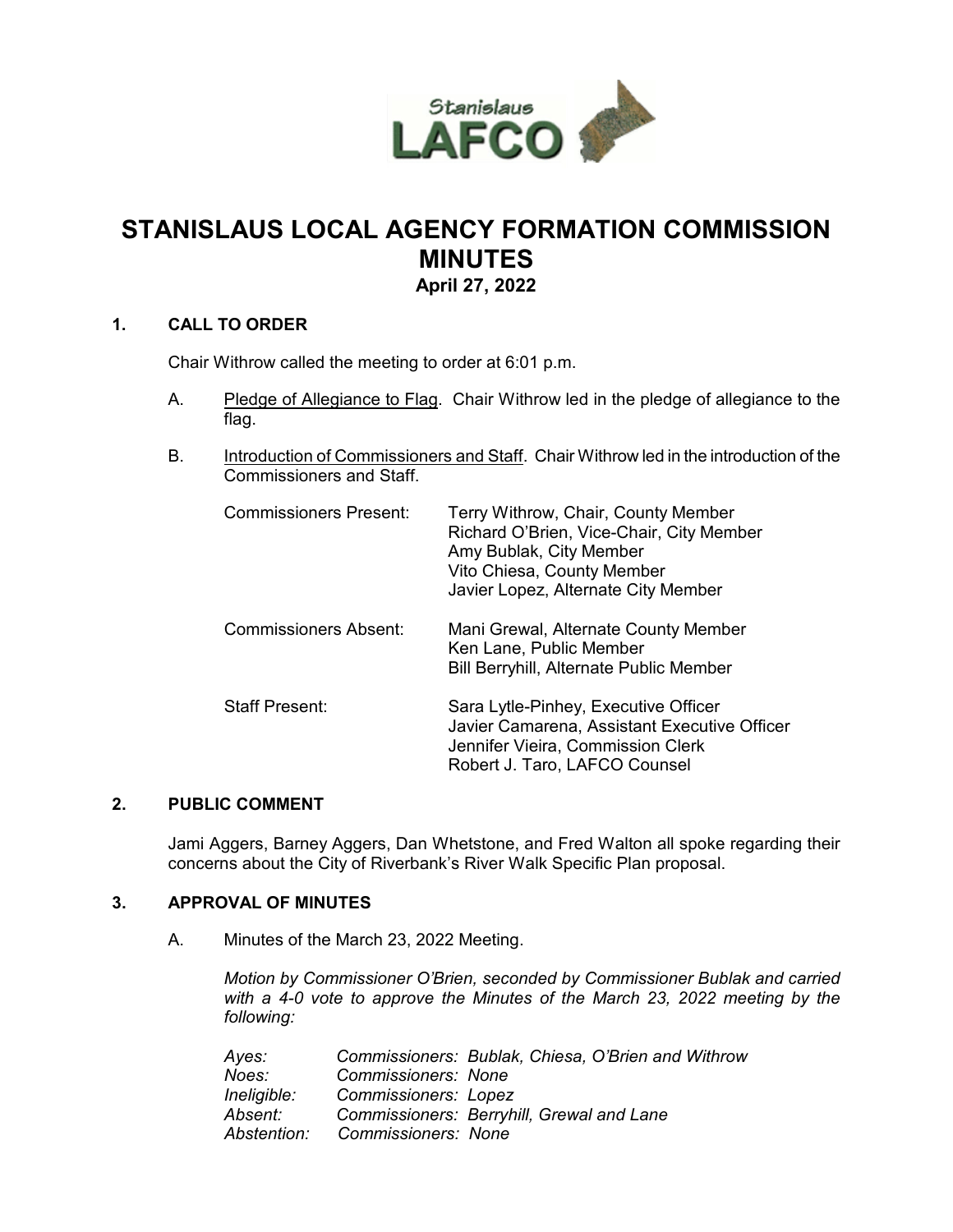LAFCO MINUTES APRIL 27, 2022 PAGE 2

#### **4. CORRESPONDENCE**

A. Specific Correspondence.

None.

B. Informational Correspondence.

None.

C. "In the News."

#### **5. DECLARATION OF CONFLICTS AND DISQUALIFICATIONS**

None.

#### **6. CONSENT ITEM**

A. **MUNICIPAL SERVICE REVIEW NO. 2022-02 AND SPHERE OF INFLUENCE UPDATE NO. 2022-02 – KNIGHTS FERRY COMMUNITY SERVICES DISTRICT** The Commission will consider the adoption of a Municipal Service Review (MSR) and Sphere of Influence (SOI) Update for the Knights Ferry Community Services District. This item is exempt from the California Environmental Quality Act (CEQA) review pursuant to sections 15306 and 15061(b)(3). (Staff Recommendation: Approve the update and adopt Resolution No. 2022-06.)

*Motion by Commissioner O'Brien, seconded by Commissioner Chiesa, and carried with a 4-0 vote to approve the update and adopt Resolution No. 2022-06, by the following vote:*

| Ayes:       |                             | Commissioners: Bublak, Chiesa, O'Brien and Withrow |
|-------------|-----------------------------|----------------------------------------------------|
| Noes:       | Commissioners: None         |                                                    |
| Ineligible: | <b>Commissioners: Lopez</b> |                                                    |
| Absent:     |                             | Commissioners: Berryhill, Grewal and Lane          |
| Abstention: | Commissioners: None         |                                                    |

## **7. PUBLIC HEARING**

A. **PROPOSED LAFCO BUDGET FOR FISCAL YEAR (FY) 2022-2023.** The Commission will consider the adoption of the proposed LAFCO budget consistent with Government Code Sections 56380 and 56381. (Staff Recommendation: Approve the Proposed Budget and adopt Resolution No. 2022-05.)

Sara Lytle-Pinhey, Executive Officer, presented the item with a recommendation of approval for the Proposed Budget.

The Commission requested that Staff bring back additional information regarding job classifications and a salary survey at a later meeting.

Chair Withrow opened the item up for Public Comment at 6:29 p.m.

There was none.